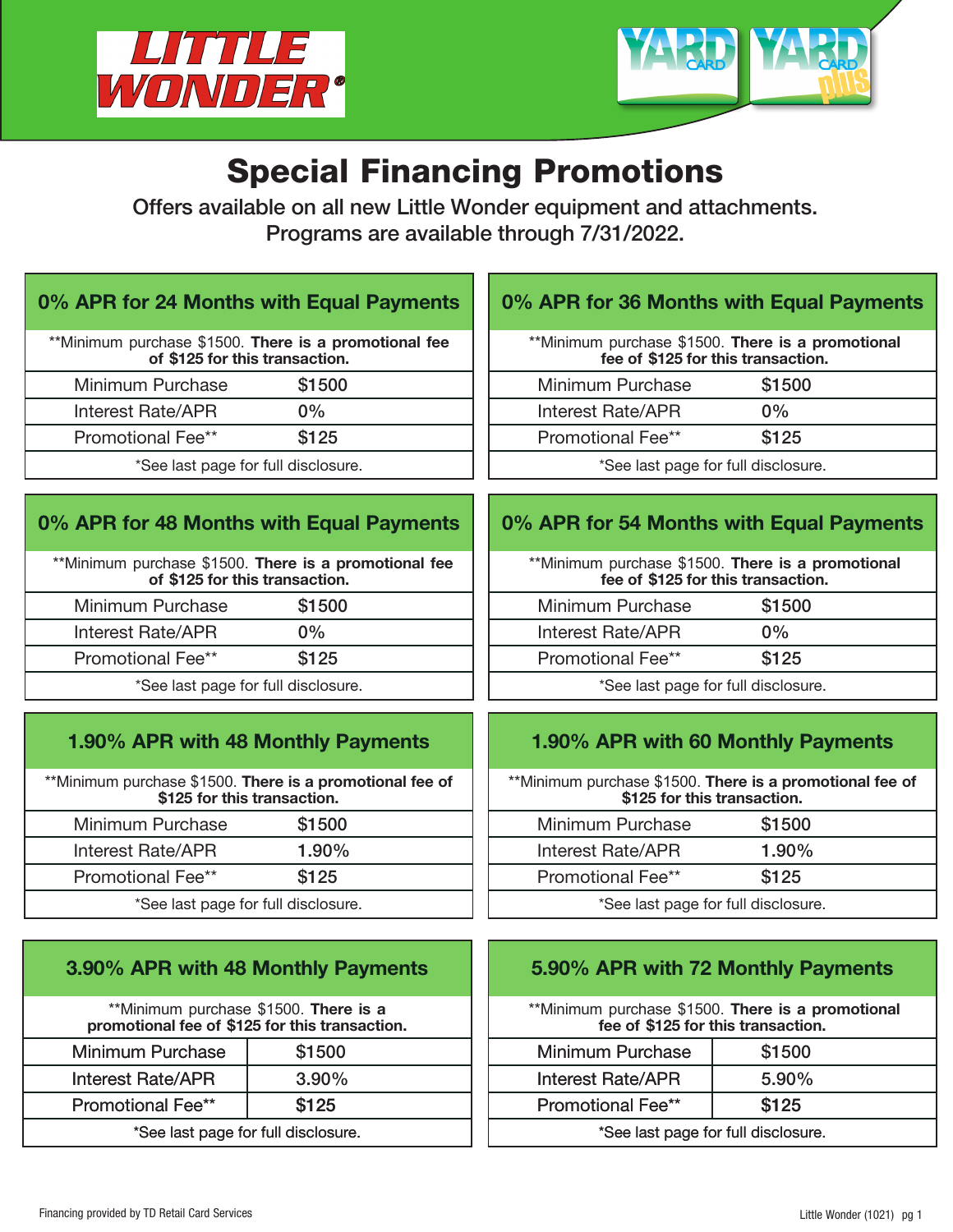

#### Yard Card & Yard Card Plus Promotions

#### Consumer:

\*0% APR for 24 Months with Equal Payments: Minimum purchase \$1500. There is a promotional fee of \$125 for this transaction. 0% APR from date of eligible purchase until paid in full. Monthly payment is the purchase amount divided by the number of months in the offer. Last payment may vary due to rounding. On-time payments will pay off the promotional balance. Other transactions and charges affect total monthly payment amount. Prior purchases excluded. Account must be in good standing. Standard account terms apply to purchases that do not qualify. If your account becomes 60 days past due your promotional offer will be revoked and any remaining balance will be placed on the standard<br>Purchase APR. New accounts: Standard Purchase

\*0% APR for 36 Months with Equal Payments: Minimum purchase \$1500. There is a promotional fee of \$125 for this transaction. 0% APR from date of eligible purchase until paid in full. Monthly payment is the purchase amount divided by the number of months in the offer. Last payment may vary due to rounding. On-time payments will pay off the promotional balance. Other transactions and charges affect total monthly payment amount. Prior purchases excluded. Account must be in good standing. Standard account terms apply to purchases that do not qualify. If your account becomes 60 days past due your promotional offer will be revoked and any remaining balance will be placed on the standard<br>Purchase APR. New accounts: Standard Purchase credit approval. Yard Card financing account issued by TD Bank, N.A. Offer expires 7/31/2022.

\*0% APR for 48 Months with Equal Payments: Minimum purchase \$1500. There is a promotional fee of \$125 for this transaction. 0% APR from date of eligible purchase until paid in full. Monthly payment is the purchase amount divided by the number of months in the offer. Last payment may vary due to rounding. On-time payments will pay off the promotional balance. Other transactions and charges affect total monthly payment amount. Prior purchases excluded. Account must be in good standing. Standard account terms apply to purchases that do not qualify. If your account becomes 60 days past due your promotional offer will be revoked and any remaining balance will be placed on the standard Purchase APR. New accounts: Standard Purchase APR 29.99%. Minimum interest charge \$1. Existing accounts, see your Cardholder Agreement for applicable terms. Subject to credit approval. Yard Card financing account issued by TD Bank, N.A. Offer expires 7/31/2022.

\*0% APR for 54 Months with Equal Payments: Minimum purchase \$1500. There is a promotional fee of \$125 for this transaction. 0% APR from date of eligible purchase until paid in full. Monthly payment is the purchase amount divided by the number of months in the offer. Last payment may vary due to rounding. On-time payments will pay off the promotional balance. Other transactions and charges affect total monthly payment amount. Prior purchases excluded. Account must be in good standing. Standard account terms apply to purchases that do not qualify. If your account becomes 60 days past due your promotional offer will be revoked and any remaining balance will be placed on the standard<br>Purchase APR. New accounts: Standard Purchase credit approval. Yard Card financing account issued by TD Bank, N.A. Offer expires 7/31/2022.

\*1.90% APR with 48 Monthly Payments: Minimum purchase \$1500. There is a promotional fee of \$125 for this transaction. 1.90% APR from date of eligible purchase until paid in full. Monthly payment amount equals the purchase amount and estimated interest for the length of the offer divided by the number of months in the offer. Last payment may vary due to rounding. On-time payments will pay the offer balance in full. Other transactions and charges affect the total monthly payment amount. Prior purchases excluded. Account must be in good standing. Standard account terms apply to purchases that do not qualify. If your account becomes 60 days past due your promotional offer will be revoked<br>and any remaining balance will be placed on t

\*1.90% APR with 60 Monthly Payments: Minimum purchase \$1500. There is a promotional fee of \$125 for this transaction. 1.90% APR from date of eligible purchase until paid in full. Monthly payment amount equals the purchase amount and estimated interest for the length of the offer divided by the number of months in the offer. Last payment may vary due to rounding. On-time payments will pay the offer balance in full. Other transactions and charges affect the total monthly payment amount. Prior purchases excluded. Account must be in good standing. Standard account terms apply to purchases that do not qualify. If your account becomes 60 days past due your promotional offer will be<br>revoked and any remaining balance will be placed on t accounts, see your Cardholder Agreement for applicable terms. Subject to credit approval. Yard Card financing account issued by TD Bank, N.A. Offer expires 7/31/2022

**\*3.90% APR with 48 Monthly Payments:** Minimum purchase \$1500. **There is a promotional fee of \$125 for this transaction.** 3.90% APR from date of eligible purchase<br>until paid in full. Monthly payment amount equals the purch may vary due to rounding. On-time payments will pay the offer balance in full. Other transactions and charges affect the total monthly payment amount. Prior purchases excluded.<br>Account must be in good standing. Standard ac

**\*5.90% APR with 72 Monthly Payments:** Minimum purchase \$1500. **There is a promotional fee of \$125 for this transaction.** 5.90% APR from date of eligible purchase<br>until paid in full. Monthly payment amount equals the purch may vary due to rounding. On-time payments will pay the offer balance in full. Other transactions and charges affect the total monthly payment amount. Prior purchases excluded. Account must be in good standing. Standard account terms apply to purchases that do not qualify. If your account becomes 60 days past due your promotional offer will be revoked and any remaining balance will be placed on the standard Purchase APR. New accounts: Standard Purchase APR 29.99%. Minimum interest charge \$1. Existing accounts, see your Cardholder Agreement for applicable terms. Subject to credit approval. Yard Card financing account issued by TD Bank, N.A. Offer expires 7/31/2022